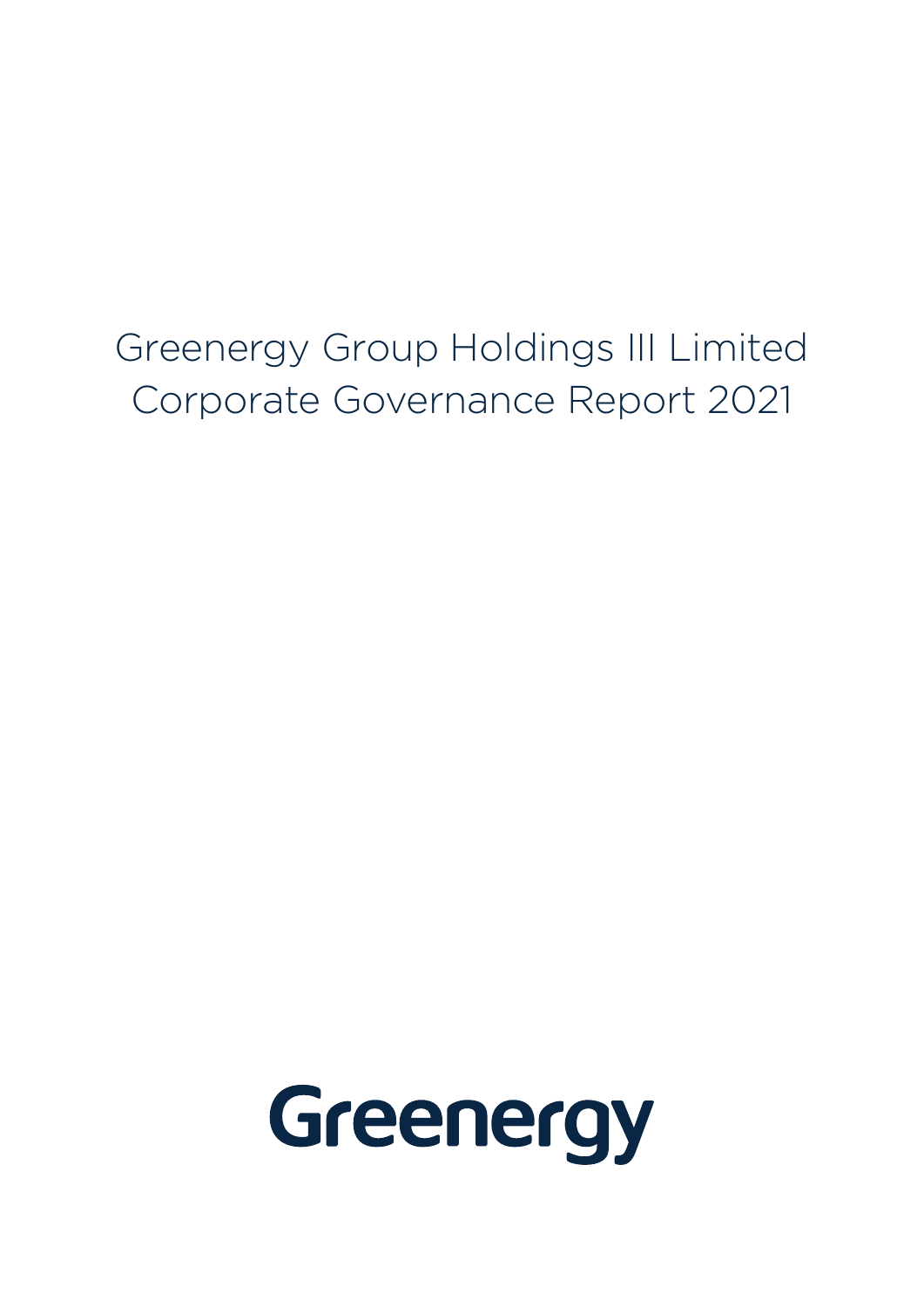## **Corporate governance report**

Under the Companies (Miscellaneous Reporting) Regulations 2018, large private companies are required to disclose their corporate governance arrangements to ensure sustainable and responsible governance practices extend to private limited companies.

All entities in the Greenergy Group operate under the Group Corporate Governance Framework mandated by the Board of Directors (the 'Board') of the parent company, Greenergy Group Holdings Limited. The Group has adopted the Wates Principles as part of its governance framework and considers these an integral part of its approach to governance.

### **Principle 1 - Purpose and Leadership**

The Group's mission is to deliver long-term value for our stakeholders through the production and distribution of wastederived renewable transportation fuels. We are guided by our values and do this by evolving our supply chain, retaining strong customer relationships, delivering change through innovation and acting responsibly and being accountable. Our mission is more than supplying products and services, it includes the way we do our business, our interactions

with customers, our governance and values. Our values underpin every interaction we have, whether with colleagues, customers, suppliers and the communities

in which we operate. The close relationship between effective Governance and effective Executive authority and action is at the heart of this process and our business.

Day-to-day operations of the Group are managed by the Executive Leadership Team, comprising thirteen members of senior management (female: three) who have executive authority to make key decisions on operational, commercial and key stakeholder matters. The Executive Leadership Team meet formally and informally on a weekly basis to discuss key stakeholder matters and make decisions within their Executive Authority. In addition to these meetings, the Executive Directors also meet on a weekly basis.

The Executive Leadership Team receives its mandates and guidance from the Board and the Committees, each with a particular mandate, which have been established to directly advise and engage with the company. They in turn give mandates and guidance to the senior management team with weekly Management meetings as well as regular engagement through emails, biogs and stewardship meetings with the functional heads.

This framework ensures that the Greenergy Group's executive and core management team are empowered with the appropriate level of authority to make decisions on behalf of the individual operating entities.

Throughout the year, the primary focus for the Board and Executive Leadership Team was to ensure the Group was able to successfully navigate through the pandemic, and actively review projects to drive the energy transition and grow the business.

As the energy transition accelerates, Greenergy's history of being an innovative transportation fuel producer and supplier remains a key focus for the Board, as we look to continue developing cleaner, greener fuels. This is supported through the Group's purpose and mission, supported by our business plan and strategy.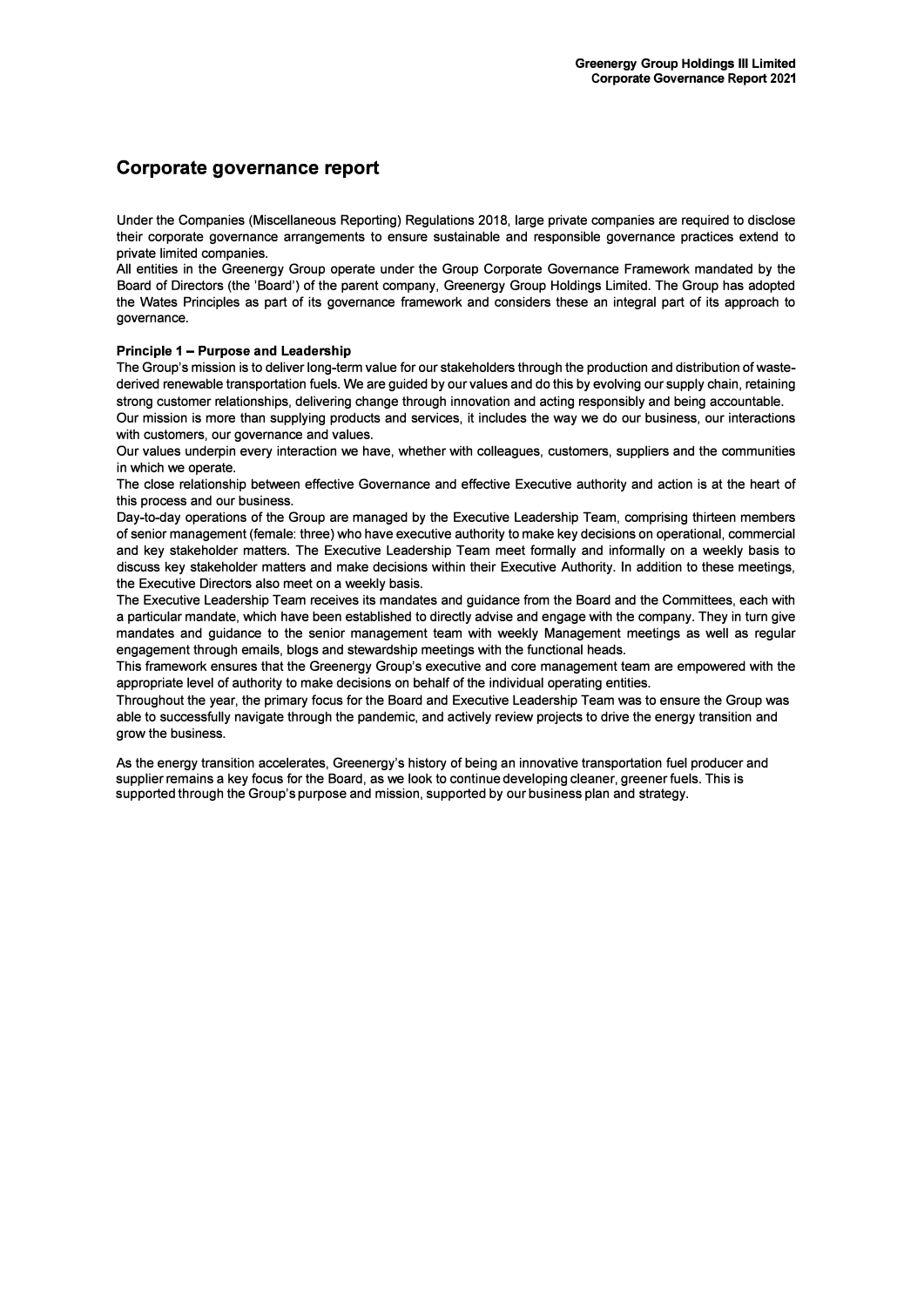### **Governance Framework**

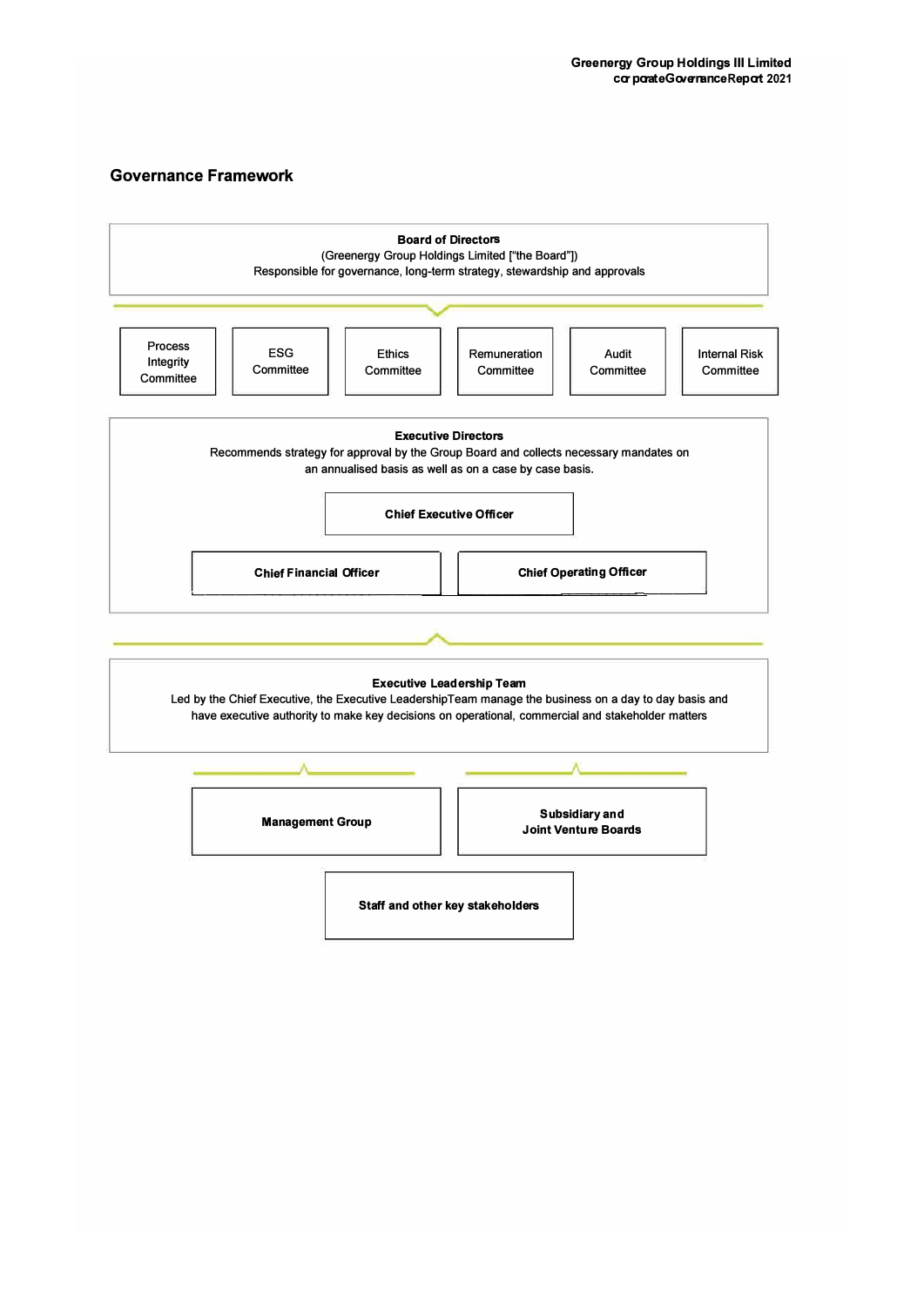### **Governance Framework (continued)**

### **Principle 2 - Board composition**

The Board remains unchanged, and comprises three executive directors, the Chief Executive Officer, Chief Financial Officer and Chief Operating Officer and seven non-executive directors, including a non-executive Chairman.

Certain reserved matters such as governance, long-term strategy, mergers and acquisitions, restructuring and commercial deals over a certain size or duration are submitted to the Board for advice and ultimate approval.

The size and experience of the Group Board is considered appropriate for the size of the Group, with the directors bringing a wide range of commercial and industry experience, ensuring a well-balanced range of views and experience.

The directors recognise the Board composition lacks diversity. We are committed to supporting diversity and inclusion across the entire workforce and in particular continuing to improve diversity among the senior management and executive leadership teams.

#### **Principle 3 - Directors' responsibilities**

The Board is continuously improving its approach to Corporate Governance ensuring clear responsibilities are allocated to individuals and sub-committees and reviewing if the strategy is still fit for purpose, requesting updates from the sub-committees and subject matter experts. At the beginning of each year, Quarterly recurring board meetings for Greenergy Group Holdings Limited are scheduled for the year and dates are set. Two additional strategic board meetings are set to discuss and define the Group's strategy and five year strategic plan.

Board meetings are a mechanism to evaluate and review business operations and how they align with the Group's overall strategy and the impact on our key stakeholders. The key activities and decisions undertaken by the Board in 2021 our outlined in the 'Section 172(1) Companies Act 2006 Statement' on pages 31 to 39.

Each board meeting follows a considered agenda, agreed in advance by the Board. Within the set sections there are certain standing items such as review and discussion on Process Integrity data and events and Governance. There are also special topics which are added to individual sections as required with non-board Executives and key management periodically invited to Board meetings for specific items to provide their expertise to the Board discussion dependent on matters under consideration.

Prior to COVID-19, Board meetings would be held at different locations to allow the non-executive board members the opportunity to meet staff at different locations. It is planned these will resume in 2022.

### **Principle 4 - Opportunity and risks**

Greenergy's mission, values and overall Group strategy guide the Board's decisions to promote and deliver long-term value, taking advantage of opportunities which arise whilst ensuring an appropriate risk framework is in place to manage the risks we face in our business.

The Group's Risk Committee, chaired by the Chief Financial Officer, aims to assist the Board in the fulfilment of its corporate governance, establishment of procedures to manage risk, oversee the internal control framework, and determine the nature and extent of the principal risks the company is willing to take in order to achieve its long-term strategic objectives.

Principal risks are identified across the business at all levels, to ensure those are registered and reported to the Board along with the mitigation plans associated with them. The risks we face in our business, and the action we take to mitigate those risks, are formalised in a risk register on pages 31 to 39 which is reviewed by the Risk Committee and formally approved by the Board.

Different business units assess the risk in their area of expertise, with the Board being informed of such risks to establish the level of risk accepted to meet its strategic objectives.

#### **Principle 5 - Remuneration**

The role of Greenergy's Remuneration Committee is to determine the strategy and policy in relation to terms and conditions of engagement (including remuneration) of the senior management of the Greenergy Group and to determine the specific total remuneration of the Senior Management (including payments and awards under annual bonus plans, share incentive schemes, pension schemes and any other compensation arrangements).

The Committee is responsible for the development of the remuneration policy which ultimately is approved by the Board. It also regularly reviews the on-going appropriateness and relevance of the remuneration policy to ensure compliance and appropriate consistency and effectiveness of application, and, if necessary, make proposals for changes.

Greenergy strives to be and remain a preferred employer, attracting and retaining talent at all levels, developing and promoting where possible from within.

#### **Principle 6 - Stakeholders**

Stakeholder engagement is considered crucial by the Board, and this is applied at all levels of the organisation supported by the Leadership Team and reported to the Board.

All stakeholders are appropriately considered throughout our decision-making process and consulted and engaged regularly through dedicated surveys or meetings, including tailored initiatives. The impact that activities might have on each stakeholder is balanced and assessed throughout the decision-making process to ensure the stakeholder's interests are appropriately considered. Our key stakeholders, how we engage with them, and the effect stakeholders have on Board decision making is outlined in the 'Section 172(1) Companies Act 2006 Statement'.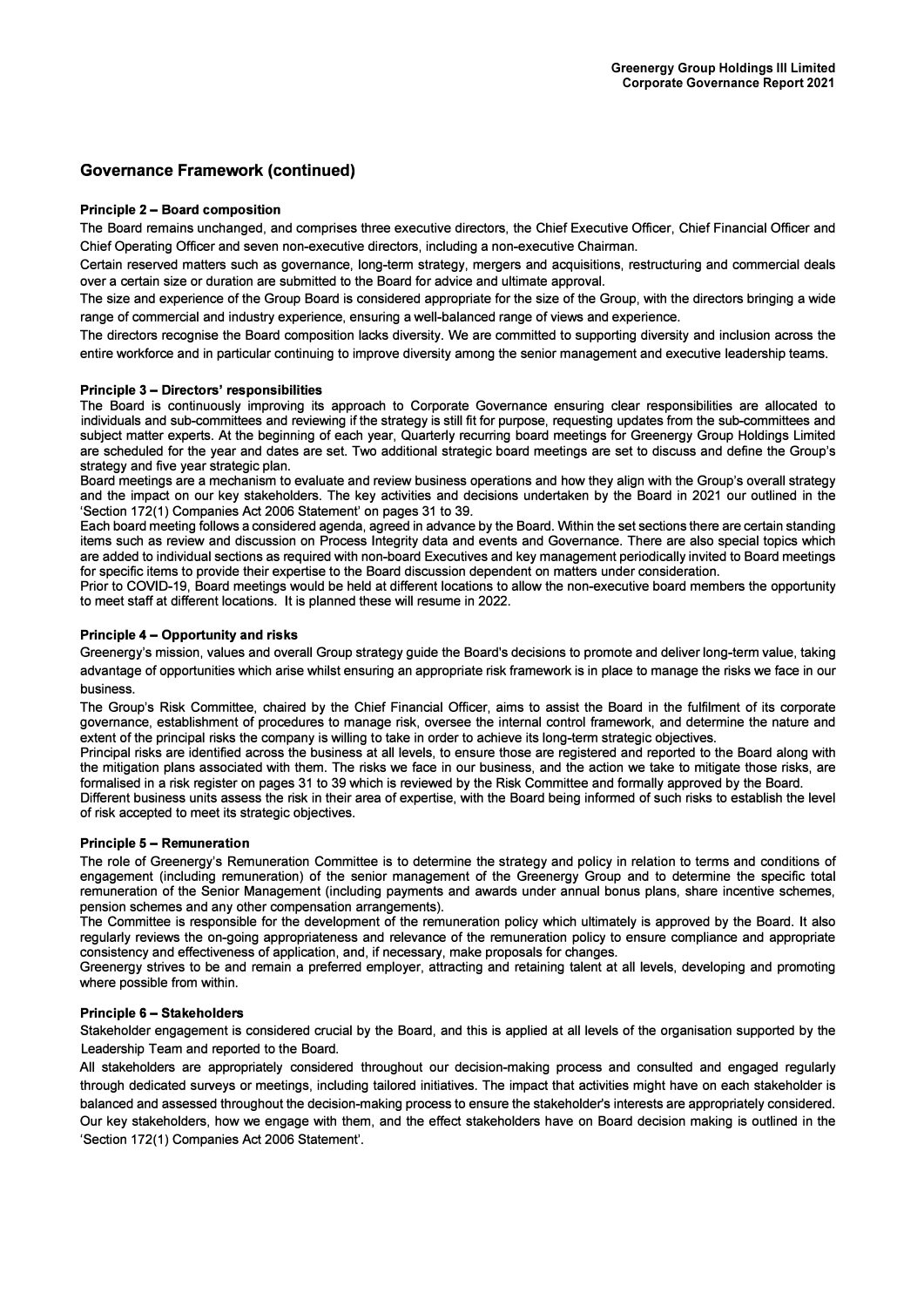# Section 172(1)<sup>12</sup> - Companies Act 2006 Statement

Our stakeholders are essential for us to deliver on our mission. This section summarises our relationships with our key stakeholders and their influence on board decision making. **Our stakeholders** 

### **Col leagues**

Our people are our most important asset. They are a reflection of our culture and values and are essential to upholding our values and delivering on our purpose and mission.

| <b>Our priorities</b>                                                                                                                                                                                                                                                                                                                                                                                                 | How we engage and communicate                                                                                                                                                                                                                                                                                                                                                                                                                                                                                                                                                                                                                                                                                                                                                                                                                    |
|-----------------------------------------------------------------------------------------------------------------------------------------------------------------------------------------------------------------------------------------------------------------------------------------------------------------------------------------------------------------------------------------------------------------------|--------------------------------------------------------------------------------------------------------------------------------------------------------------------------------------------------------------------------------------------------------------------------------------------------------------------------------------------------------------------------------------------------------------------------------------------------------------------------------------------------------------------------------------------------------------------------------------------------------------------------------------------------------------------------------------------------------------------------------------------------------------------------------------------------------------------------------------------------|
| Ensuring all staff can perform their roles safely<br>Ensuring diversity and inclusion across our workforce<br>Ensuring that all key positions are filled with the best<br>person for the job<br>Maintaining high employee engagement<br>Instilling our culture and values with rapid employee<br>arowth<br>Developing skills and talents of our people<br>Supporting the mental and physical health of our<br>people. | Safety underpins all that we do. Lessons Learned and<br>safety updates are shared with employees across the<br>entire business<br>Colleagues are kept informed of performance and<br>strategy through Staff Reviews and Monthly Meetings.<br>All executives regularly engage with our colleagues<br>around the business<br>Our Intranet provides regular updates of what is going<br>on around the business, along with CEO updates<br>Prior to COVID-19, staff conferences were seen as an<br>important opportunity to foster team building and instil<br>our values across the business. We look forward to<br>hosting these when we are safely able to do so<br>The Knowledge Hub provides a learning and<br>development tool for our colleagues, to provide people<br>with a range of programmes that be accessed<br>anywhere on any device. |
|                                                                                                                                                                                                                                                                                                                                                                                                                       |                                                                                                                                                                                                                                                                                                                                                                                                                                                                                                                                                                                                                                                                                                                                                                                                                                                  |

| <b>Shareholders</b>                                                                             |                                                                                              |                                                                                                                                     |  |
|-------------------------------------------------------------------------------------------------|----------------------------------------------------------------------------------------------|-------------------------------------------------------------------------------------------------------------------------------------|--|
| Our shareholders support the growth of our business to achieve our long-term growth objectives. |                                                                                              |                                                                                                                                     |  |
|                                                                                                 | Our priorities                                                                               | How we engage and communicate                                                                                                       |  |
|                                                                                                 | Demonstrate sound financial and operational<br>performance, in line with the Group strategy. | Involvement at board meetings<br>٠<br>Regular communications such as financial updates,<br>investment plans and capital allocation. |  |

<sup>&</sup>lt;sup>12</sup> In accordance with Companies Act 2006 Regulations, the Directors are required to provide a 'S172(1) statement'.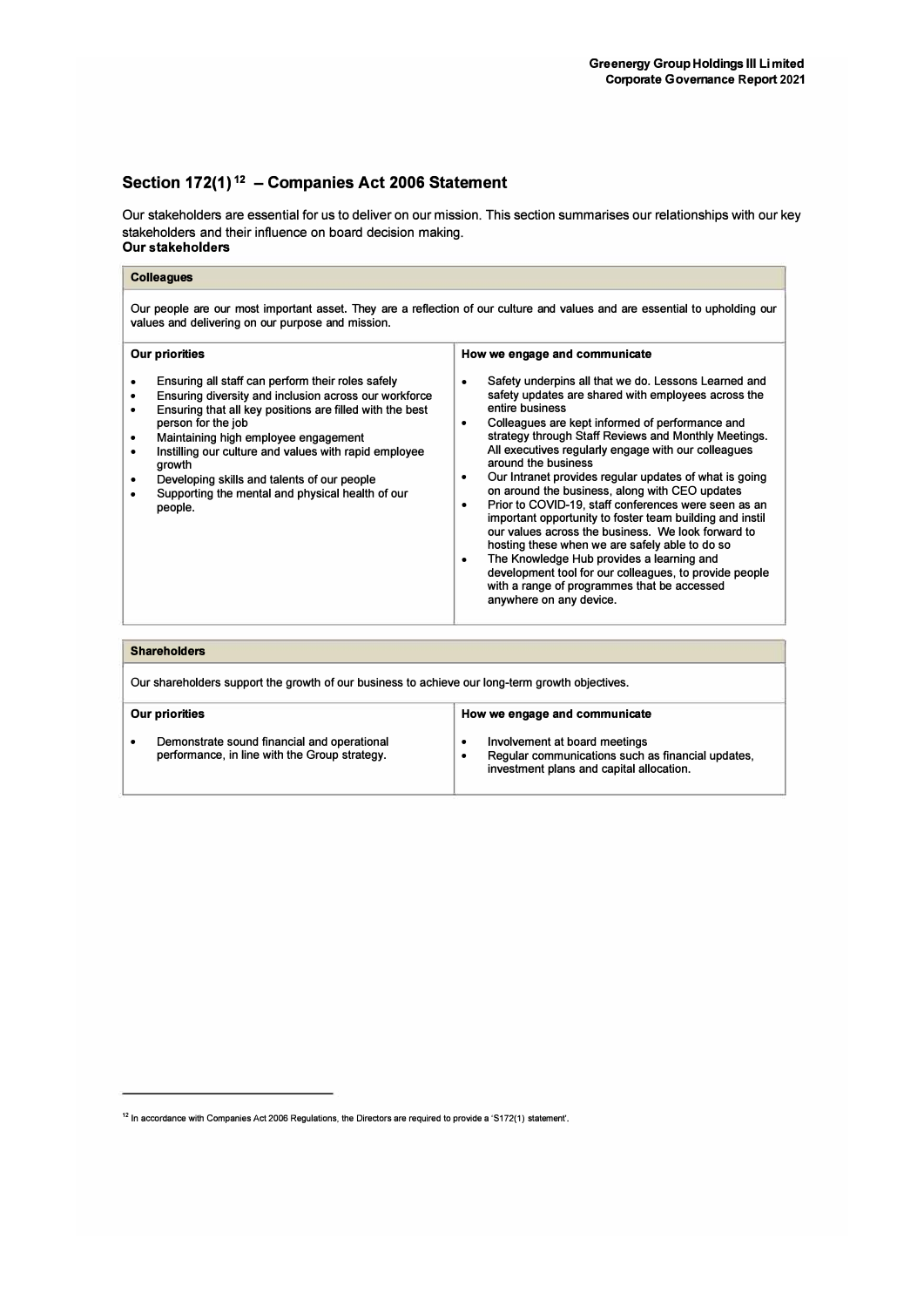| <b>Environment</b>                                                                                                                                                                                                                                                                                                                                              |                                                                                                                                                                                                                                                                                                                                                                                                                                                                                                                                                                                                                                                                                                                                                                                                 |
|-----------------------------------------------------------------------------------------------------------------------------------------------------------------------------------------------------------------------------------------------------------------------------------------------------------------------------------------------------------------|-------------------------------------------------------------------------------------------------------------------------------------------------------------------------------------------------------------------------------------------------------------------------------------------------------------------------------------------------------------------------------------------------------------------------------------------------------------------------------------------------------------------------------------------------------------------------------------------------------------------------------------------------------------------------------------------------------------------------------------------------------------------------------------------------|
| continues today.                                                                                                                                                                                                                                                                                                                                                | Our business was founded in the 1990s to supply low emission diesel, and our commitment to do no harm to people or place                                                                                                                                                                                                                                                                                                                                                                                                                                                                                                                                                                                                                                                                        |
| <b>Our priorities</b><br>We recognise the urgent need to further reduce<br>$\bullet$<br>greenhouse gas emissions in the transportation sector<br>We continuing to invest in the sector and progress<br>$\bullet$<br>projects to further expand our renewable fuel<br>production and explore new, innovative ways of<br>producing fuel from renewable resources. | How we engage and communicate<br>Reducing the environmental impact of our activities by<br>$\bullet$<br>continued investment in process improvements at our<br>plants to improve efficiency of our operations<br>Manufacturing biodiesel from waste raw materials,<br>$\bullet$<br>rather than virgin vegetable oils, giving higher carbon<br>savings and reducing land-use impacts<br>Involvement in round table discussions and industry<br>$\bullet$<br>consultations on best practice<br>Encouraging all employees to play a role in our<br>$\bullet$<br>continual improvement of processes to improve the<br>sustainability of our operations<br>Introduction of Sustainability Report to include detailed<br>$\bullet$<br>carbon reporting, increasing transparency of our<br>operations. |
|                                                                                                                                                                                                                                                                                                                                                                 |                                                                                                                                                                                                                                                                                                                                                                                                                                                                                                                                                                                                                                                                                                                                                                                                 |
| <b>Customers and Suppliers</b>                                                                                                                                                                                                                                                                                                                                  |                                                                                                                                                                                                                                                                                                                                                                                                                                                                                                                                                                                                                                                                                                                                                                                                 |
| customers.                                                                                                                                                                                                                                                                                                                                                      | Our customers include supermarkets, major oil companies, commercial users, independent retailers and consumers. Our<br>customers rely on us to run their business', and our relationships with our suppliers allows us to meet the needs of our                                                                                                                                                                                                                                                                                                                                                                                                                                                                                                                                                 |
| <b>Our priorities</b>                                                                                                                                                                                                                                                                                                                                           | How we engage and communicate                                                                                                                                                                                                                                                                                                                                                                                                                                                                                                                                                                                                                                                                                                                                                                   |
| Build supply chain optionality through our relationship<br>$\bullet$<br>with our suppliers<br>Develop long-term relationships with customers and<br>$\bullet$<br>suppliers who support our strategic growth objectives.                                                                                                                                         | By living our mission and values in every interaction we<br>٠<br>have<br>Dedicated and engaged teams, who are available to<br>$\bullet$<br>our customers when they need us most. Our local<br>Customer Care teams remain a key differentiator in our<br>offer and allows us to support our customer day or<br>night.<br>Regular and timely communications, including financial<br>$\bullet$<br>and operational updates throughout the year. We<br>understand the important role our suppliers and                                                                                                                                                                                                                                                                                               |

#### **Communities**

We believe in supporting our communities. Our charity programme and our STEM projects help support our communities.

| <b>Our priorities</b>                                                                                                                                                                                                                                                                       | How we engage and communicate                                                                                                                                                                                                                                                                                                                                                                                                                                                                                                                                                                                                                                                                                                                                                                                      |
|---------------------------------------------------------------------------------------------------------------------------------------------------------------------------------------------------------------------------------------------------------------------------------------------|--------------------------------------------------------------------------------------------------------------------------------------------------------------------------------------------------------------------------------------------------------------------------------------------------------------------------------------------------------------------------------------------------------------------------------------------------------------------------------------------------------------------------------------------------------------------------------------------------------------------------------------------------------------------------------------------------------------------------------------------------------------------------------------------------------------------|
| Through our employee-led charity programme, help<br>fund a range of charity initiatives with a directly<br>identifiable benefit<br>Engage with our local communities through STEM<br>projects that provide information and inspiration to<br>young people considering their future careers. | While the total charity budget is set by the Board, the<br>٠<br>allocation of funds is nominated by charity teams that<br>involve all employees of the Group, and final approval<br>by the employee Charity Committee<br>Employees are encouraged to work closely with the<br>charities to understand how funds will be used<br>The Charity Committee is made up of volunteer staff.<br>and each team within the business is led by a Captain<br>to encourage engagement<br>Through our STEM projects, we aim to work with local<br>schools and educational colleges to inspire students<br>and demonstrate tangible career options that are<br>available through STEM. COVID-19 restrictions have<br>limited our ability to deliver this programme, however<br>we look forward to progressing it further in 2022. |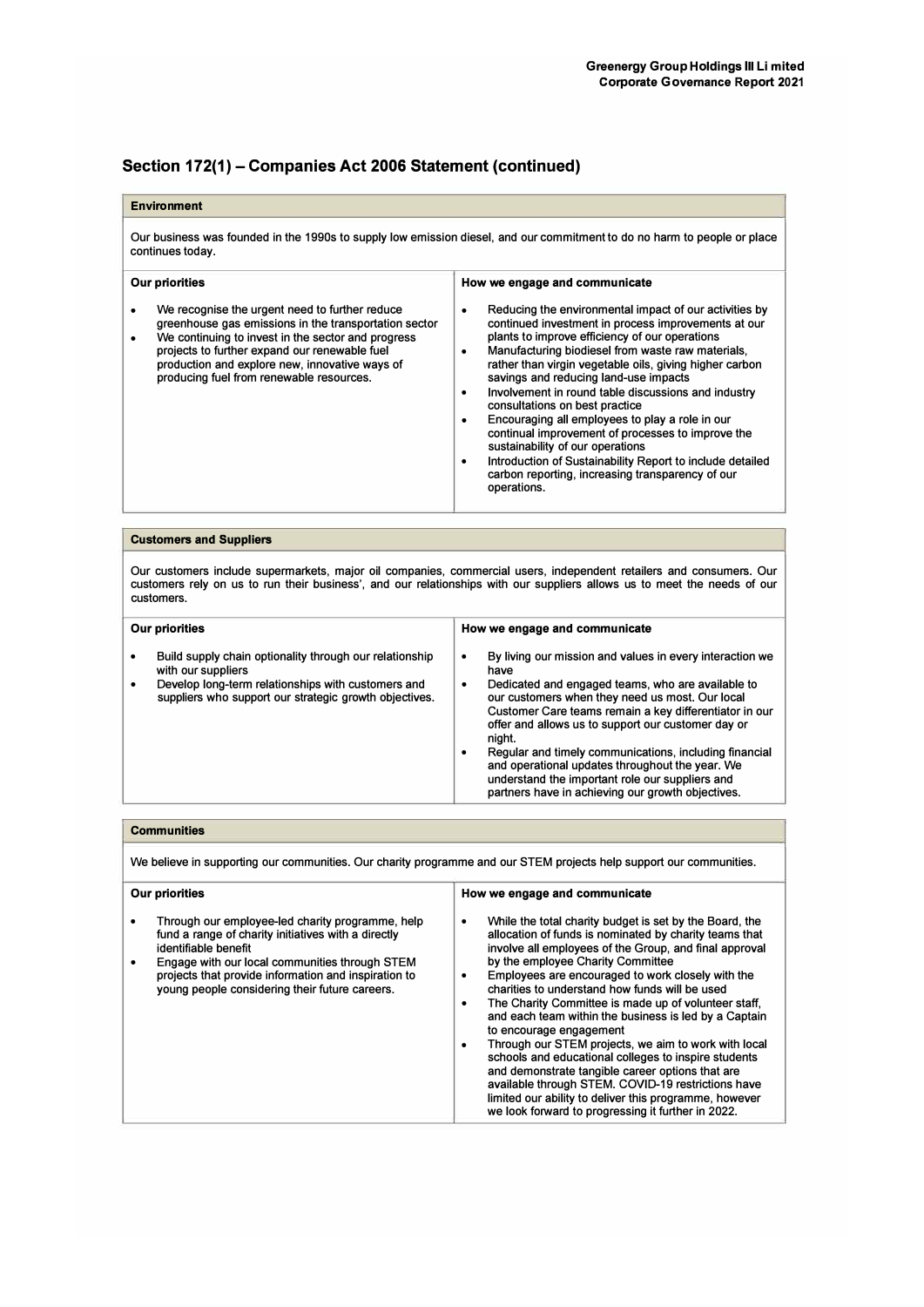| Government                                                                                                                              |                                                                                                                                                                                                                                                                          |  |  |  |
|-----------------------------------------------------------------------------------------------------------------------------------------|--------------------------------------------------------------------------------------------------------------------------------------------------------------------------------------------------------------------------------------------------------------------------|--|--|--|
| As a fuel supplier, we maintain close relationships with Government bodies in the regions we operate.                                   |                                                                                                                                                                                                                                                                          |  |  |  |
| <b>Our priorities</b><br>Develop productive relationships with Government<br>٠                                                          | How we engage and communicate<br>Regular meetings and communications with our<br>٠                                                                                                                                                                                       |  |  |  |
| bodies, particularly in the UK where we provide a<br>critical role in the national supply chain.                                        | government contacts to provide business updates<br>Involvement in round table discussions and industry<br>$\bullet$<br>consultations.                                                                                                                                    |  |  |  |
|                                                                                                                                         |                                                                                                                                                                                                                                                                          |  |  |  |
| <b>Financial institutions</b>                                                                                                           |                                                                                                                                                                                                                                                                          |  |  |  |
| We rely on support from our banks to fund our ongoing working capital requirements to allow us to operate in the way in which<br>we do. |                                                                                                                                                                                                                                                                          |  |  |  |
| <b>Our priorities</b>                                                                                                                   | How we engage and communicate                                                                                                                                                                                                                                            |  |  |  |
| Develop long-term relationships with a syndicate of<br>٠<br>banks and other institutions to support our ongoing<br>business.            | Monthly financial and operations updates are provided<br>$\bullet$<br>to our lenders<br>Annual all banks presentation on our results and<br>٠<br>outlook and strategy for the years ahead<br>Regular ad hoc meetings with all lenders to discuss<br>business operations. |  |  |  |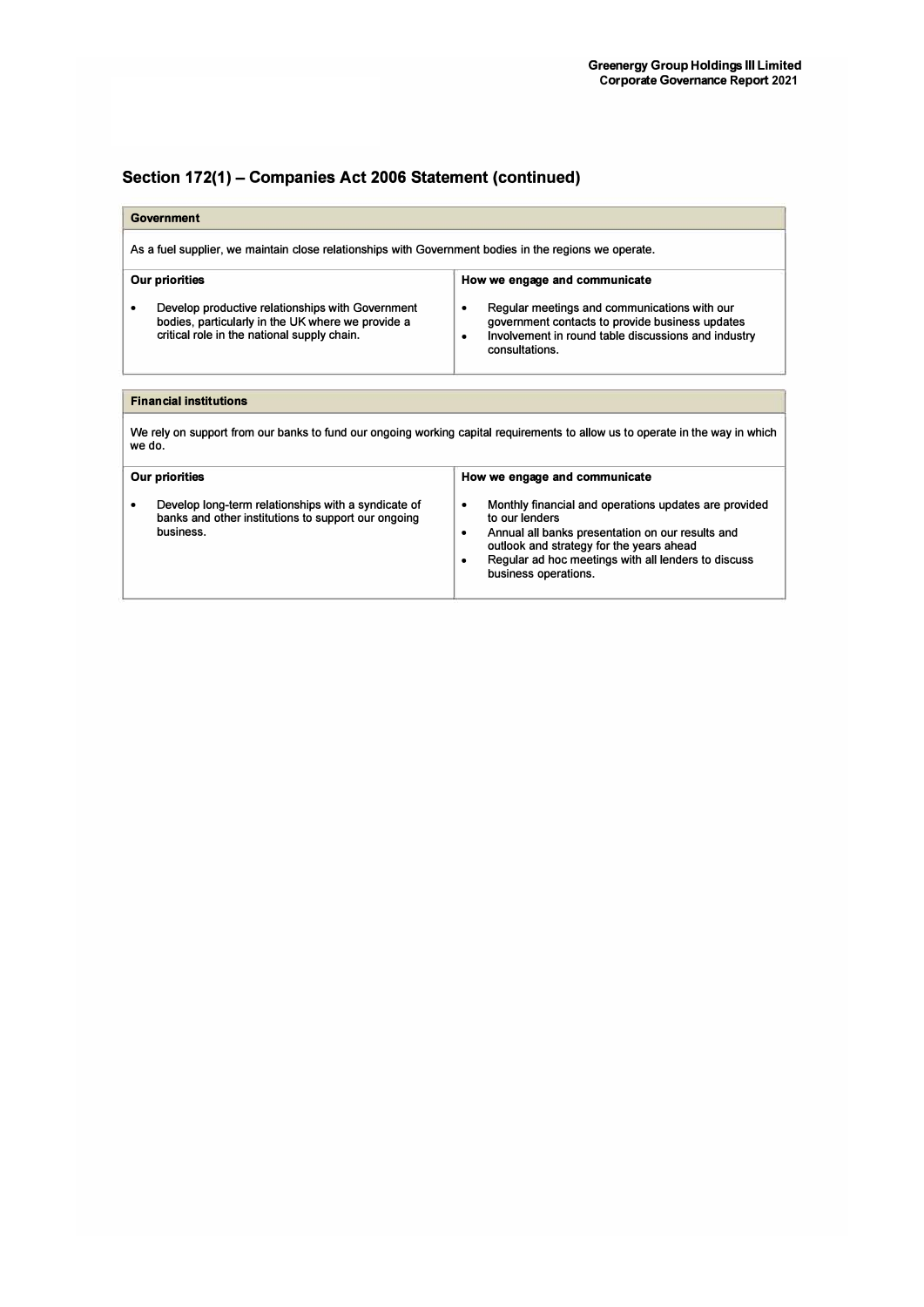### **Board Activities**

| <b>Process Integrity</b>                                                                                                                                                                                                                                                                                                                                                                                                                                                                                                         |                                                                                                                                                                                                                                                                                                                                                                                                                                                                                                                                                                                                                                         |                                                                                                                                                                                                                                                                                                                                                                                                            |                                                                                                                                                                                                                                                      |
|----------------------------------------------------------------------------------------------------------------------------------------------------------------------------------------------------------------------------------------------------------------------------------------------------------------------------------------------------------------------------------------------------------------------------------------------------------------------------------------------------------------------------------|-----------------------------------------------------------------------------------------------------------------------------------------------------------------------------------------------------------------------------------------------------------------------------------------------------------------------------------------------------------------------------------------------------------------------------------------------------------------------------------------------------------------------------------------------------------------------------------------------------------------------------------------|------------------------------------------------------------------------------------------------------------------------------------------------------------------------------------------------------------------------------------------------------------------------------------------------------------------------------------------------------------------------------------------------------------|------------------------------------------------------------------------------------------------------------------------------------------------------------------------------------------------------------------------------------------------------|
|                                                                                                                                                                                                                                                                                                                                                                                                                                                                                                                                  | <b>Our decision Process</b>                                                                                                                                                                                                                                                                                                                                                                                                                                                                                                                                                                                                             | <b>Our decision</b>                                                                                                                                                                                                                                                                                                                                                                                        | <b>Interested Stakeholder</b><br><b>Groups</b>                                                                                                                                                                                                       |
| Reduction in hazardous<br>observations<br>The Board observed a<br>reduction in hazardous<br>observations across the<br>Group, Hazardous<br>observations are the first<br>line of defence to ensure<br>events do not lead to<br>injuries                                                                                                                                                                                                                                                                                          | $\bullet$<br>Process Integrity (PI) is<br>the first standing agenda<br>item at all Board.<br><b>Executive and staff</b><br>meetings<br>The PI Committee<br>$\bullet$<br>Chairman presented an<br>update on PI to the<br>Board including trends<br>on health and safety<br>events<br>The Board observed a<br>$\bullet$<br>downward trend in<br>hazardous observations<br>across the Group.<br>The Board discussed the<br>$\bullet$<br>reasons for this and the<br>impacts the pandemic<br>had on staff addressing<br>hazardous observations<br>The PI Committee Chairman<br>outlined the proposed<br>approach to address these<br>issues | The Board supported the<br>approach outlined by the PI<br>Committee Chairman<br>including:<br>A targeted campaign<br>$\bullet$<br>across all sites and<br>office locations to<br>reiterate the importance<br>of health and safety;<br>The rollout of a QR code at<br>each location to make it<br>easier for all staff to submit<br>hazardous observations                                                  | $\bullet$<br>Our colleagues<br>Our shareholders<br>$\bullet$                                                                                                                                                                                         |
| <b>Climate Change</b><br>The Board recognises the<br>Group has a responsibility<br>to address climate change.<br>Sustainability is integral to<br>the way in which Greenergy<br>operates. It is embedded in<br>our history and is a key part<br>of our values and culture,<br>and our plans for the future.<br>Our business was founded<br>to supply low emission<br>diesel that offered<br>significant air quality<br>benefits. As we have<br>grown, we have remained<br>committed to reducing<br>emissions in transport fuels. | The Board discussed<br>$\bullet$<br>setting appropriate<br>sustainability targets and<br>the desire to have ones<br>which are both ambitious<br>and achievable<br>The Board reviewed<br>$\bullet$<br>where the business was<br>today, and discussed<br>ways in which it could<br>get to the desired<br>outcome and what<br>impact this would have<br>on the business                                                                                                                                                                                                                                                                    | The Board agreed to the<br>following key priorities for the<br>Group to address carbon<br>emissions:<br>Agreed targets for the<br>$\bullet$<br>Group<br>Expand production and<br>$\bullet$<br>supply of waste-based<br>biodiesel<br>Establish diverse and<br>$\bullet$<br>sustainable supply<br>chains with robust<br>certification systems<br>Develop new forms of<br>$\bullet$<br>renewable liquid fuels | Our colleagues<br>$\bullet$<br>Our shareholders<br>$\bullet$<br>$\bullet$<br>Our customers and<br>suppliers<br>Our communities<br>$\bullet$<br>The environment<br>$\bullet$<br>Government<br>$\bullet$<br><b>Financial institutions</b><br>$\bullet$ |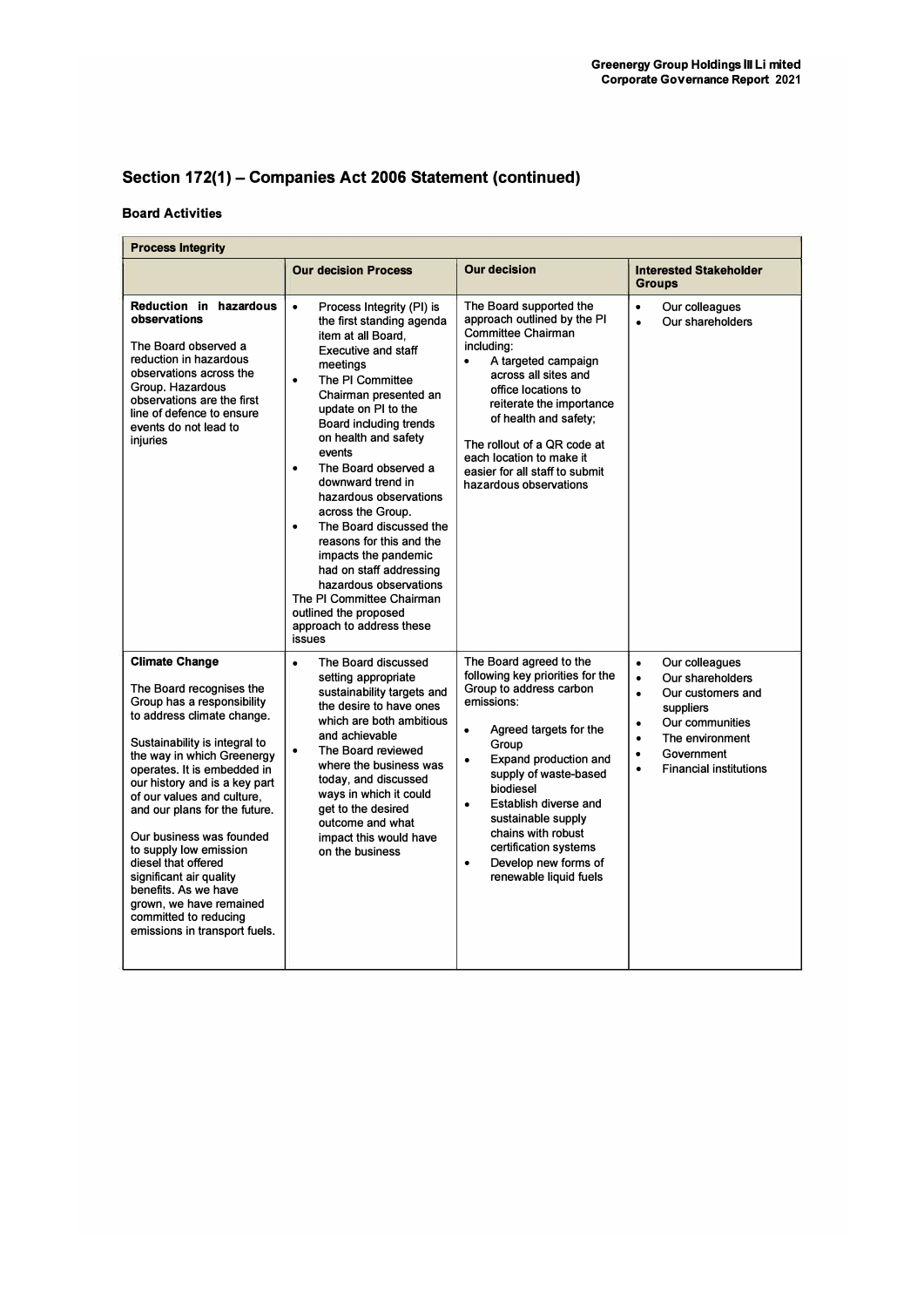| <b>Environment, Social &amp; Governance (ESG)</b>                                                                                                                                                                                                                                                                                                                                      |                                                                                                                                                                                                                                                                                                                                                                                   |                                                                                                                                                                                                                                                                                                                                             |                                                                                                                                                                                                                                                  |
|----------------------------------------------------------------------------------------------------------------------------------------------------------------------------------------------------------------------------------------------------------------------------------------------------------------------------------------------------------------------------------------|-----------------------------------------------------------------------------------------------------------------------------------------------------------------------------------------------------------------------------------------------------------------------------------------------------------------------------------------------------------------------------------|---------------------------------------------------------------------------------------------------------------------------------------------------------------------------------------------------------------------------------------------------------------------------------------------------------------------------------------------|--------------------------------------------------------------------------------------------------------------------------------------------------------------------------------------------------------------------------------------------------|
|                                                                                                                                                                                                                                                                                                                                                                                        | <b>Our decision Process</b>                                                                                                                                                                                                                                                                                                                                                       | <b>Our decision</b>                                                                                                                                                                                                                                                                                                                         | <b>Interested Stakeholder</b><br><b>Groups</b>                                                                                                                                                                                                   |
| 2020 Sustainability Report<br>Many Greenergy businesses<br>exist in direct response to<br>international climate change<br>drivers. For example, biofuel<br>manufacturing, ethanol<br>blending and used cooking oil<br>collection. In recent times<br>there has been a push<br>towards alternative fuel<br>solutions and laws enacted to<br>reduce emissions over the<br>decades ahead. | The Board discussed the<br>$\bullet$<br>growing requirement from<br>stakeholders for<br>transparency and reporting<br>of KPIs related to<br>Environmental, Social and<br>Governance (ESG) factors<br>The Board discussed how<br>$\bullet$<br>best to communicate to its<br>stakeholders, what the<br>Group is doing in respect<br>of ESG and how the<br>company addresses it<br>٠ | The Board approved the<br>$\bullet$<br>publication of the Group's<br>inaugural Sustainability<br>Report for the year ended<br>31 December 2020                                                                                                                                                                                              | Our colleagues<br>$\bullet$<br>Our shareholders<br>$\bullet$<br>Our customers and<br>$\bullet$<br>suppliers<br>Our communities<br>$\bullet$<br>The environment<br>$\bullet$<br>Government<br>$\bullet$<br>Financial<br>$\bullet$<br>institutions |
| <b>Culture Purpose, mission,</b><br>values<br>In 2020, the Board agreed it<br>was appropriate to review and<br>update the values, purpose<br>and mission of the Group to<br>reflect the Group's role in the<br><b>Energy Transition, and these</b><br>were launched in 2021.<br>The values, purpose and<br>mission remain core to how<br>the Greenergy Group<br>operates.              | The Board reviewed these<br>$\bullet$<br>as part of the overall Group<br>five year business plan and<br>discussed whether any<br>changes are required to<br>ensure these remain<br>appropriate for our<br>business and our<br>stakeholders, and that the<br>Group continues to evolve.                                                                                            | The Board approved<br>$\bullet$<br>changes to the Group's<br>values, purpose and<br>Mission to ensure that<br>they more accurately<br>reflect the Group's<br>position in the global<br><b>Energy Transition</b><br>The statements are published<br>on our website and are<br>reinforced at the start of all<br>internal staff presentations | Our colleagues<br>$\bullet$<br>Our shareholders<br>$\bullet$<br>Our customers and<br>$\bullet$<br>suppliers<br>Our communities<br>$\bullet$<br>The environment<br>٠<br>Government<br>$\bullet$<br>Financial<br>$\bullet$<br>institutions         |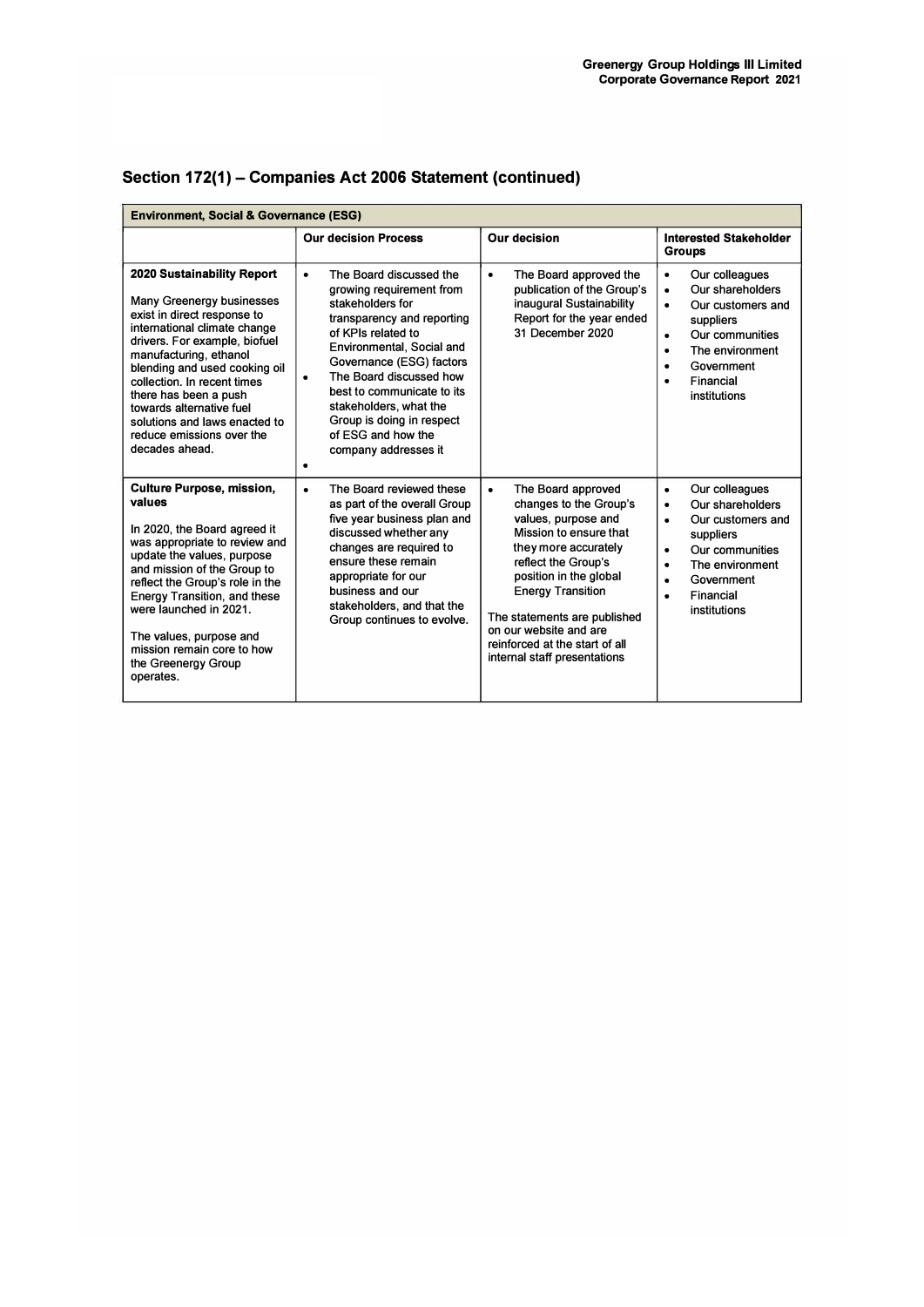| <b>People</b>                                                                                                                                                                                                                                                                                   |                                                                                                                                                                                                                                                                                                                                                                                                                                                                                              |                                                                                                                                                                                                                                                                                                                                                                                                                                                      |                                                                                                                                                                                      |  |
|-------------------------------------------------------------------------------------------------------------------------------------------------------------------------------------------------------------------------------------------------------------------------------------------------|----------------------------------------------------------------------------------------------------------------------------------------------------------------------------------------------------------------------------------------------------------------------------------------------------------------------------------------------------------------------------------------------------------------------------------------------------------------------------------------------|------------------------------------------------------------------------------------------------------------------------------------------------------------------------------------------------------------------------------------------------------------------------------------------------------------------------------------------------------------------------------------------------------------------------------------------------------|--------------------------------------------------------------------------------------------------------------------------------------------------------------------------------------|--|
|                                                                                                                                                                                                                                                                                                 | <b>Our decision Process</b>                                                                                                                                                                                                                                                                                                                                                                                                                                                                  | <b>Our decision</b>                                                                                                                                                                                                                                                                                                                                                                                                                                  | <b>Interested Stakeholder</b><br><b>Groups</b>                                                                                                                                       |  |
| <b>Return to the Office</b><br>Whilst the majority of staff<br>continued to attend sites<br>throughout the pandemic.<br>as vaccination rates<br>increased across the globe<br>the Group considered how<br>we could safely have office<br>-based staff return to the<br>office.                  | The Group's CV<br>$\bullet$<br>TaskforceCOVID-<br>19Taskforce which was<br>established at the onset<br>of the COVID-19<br>pandemic continued to<br>oversee and plan for<br>impacts on all elements<br>of the business from the<br>pandemic.<br>The Board was<br>$\bullet$<br>presented with a regular<br>updates of the impact<br>pandemic was having on<br>all elements of the<br>business.<br>Consideration was also<br>$\bullet$<br>given to inter-office and<br>operational site visits. | The Board approved<br>$\bullet$<br>investment in improving<br>technology to allow<br>virtual working between<br>the offices and sites<br>The Board considered<br>$\bullet$<br>and challenged the<br>proposed return to work<br>plans, including<br>discussion around the<br>need for balance<br>between the desire to<br>bring employees<br>together whilst allowing<br>flexibility, and ensuring<br>it is done in a safe and<br>appropriate manner. | Our colleagues<br>$\bullet$<br>Our shareholders<br>$\bullet$                                                                                                                         |  |
| <b>Renewal of the Group's</b><br>borrowing base<br>The Group relies on a<br>working capital facility to<br>finance its ongoing<br>business. The facility was<br>due to expire on 14 April<br>12021. Negotiations for its<br>renewal and extension<br>commenced in Q4 2021<br>and extension2020. | <b>The CFO presented an</b><br>overview of the working<br>capital facility to the<br>Board.<br>The Board considered<br>$\bullet$<br>the current and future<br>capital structure of the<br>Group.                                                                                                                                                                                                                                                                                             | On recommendation of<br>$\bullet$<br>the Group CFO, the<br>Board agreed to extend<br>the Group's financing<br>facility for an additional<br>two years to April 2023                                                                                                                                                                                                                                                                                  | Our colleagues<br>$\bullet$<br>Our shareholders<br>$\bullet$<br>Our customers and<br>$\bullet$<br>suppliers<br>Government<br>$\bullet$<br><b>Financial institutions</b><br>$\bullet$ |  |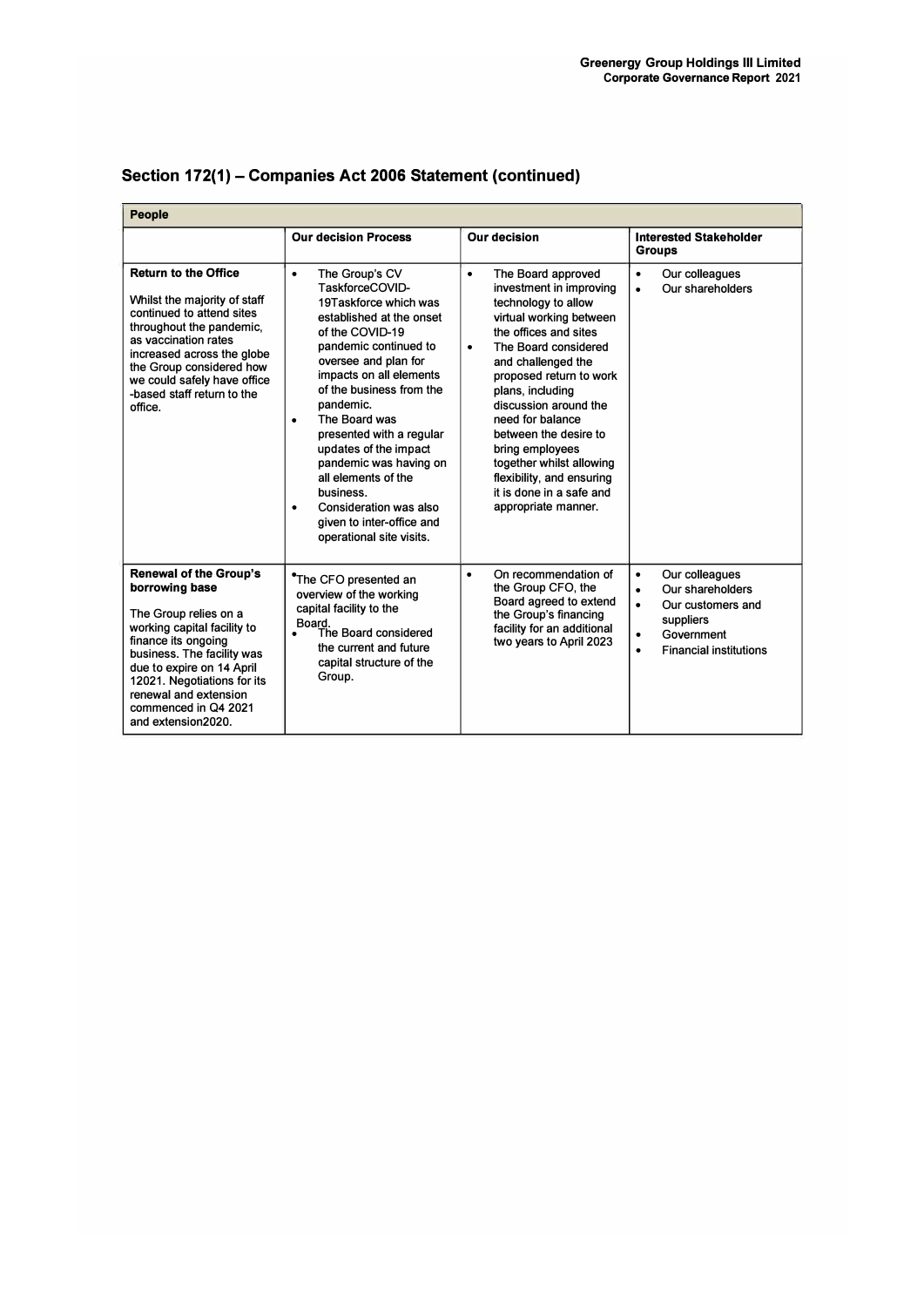| <b>Financial</b>                                                                                                                                                                                                                                                                                                                                                                                          |                                                                                                                                                                                                                                                                                                                                                                                                                                            |                                                                                                                                               |                                                                                                                                                                                                                                                      |
|-----------------------------------------------------------------------------------------------------------------------------------------------------------------------------------------------------------------------------------------------------------------------------------------------------------------------------------------------------------------------------------------------------------|--------------------------------------------------------------------------------------------------------------------------------------------------------------------------------------------------------------------------------------------------------------------------------------------------------------------------------------------------------------------------------------------------------------------------------------------|-----------------------------------------------------------------------------------------------------------------------------------------------|------------------------------------------------------------------------------------------------------------------------------------------------------------------------------------------------------------------------------------------------------|
|                                                                                                                                                                                                                                                                                                                                                                                                           | <b>Our decision Process</b>                                                                                                                                                                                                                                                                                                                                                                                                                | <b>Our decision</b>                                                                                                                           | <b>Interested Stakeholder</b><br><b>Groups</b>                                                                                                                                                                                                       |
| <b>Capital expenditure for</b><br><b>IT</b> project<br>The Group uses a number<br>of IT systems to operate its<br>business. An ongoing<br>project to rationalise the<br>systems where possible is<br>currently underway to<br>simplify the end-to-end<br>platform                                                                                                                                         | $\bullet$<br>The CFO presented an<br>investment case and<br>rationale systems and<br>expand its main trade<br>capture and operational<br>management system<br>The Board considered<br>$\bullet$<br>the investment and the<br>benefits of having the<br>systems integrated<br>This investment would<br>$\bullet$<br>allow for end-to-end<br>supply chain<br>management and<br>integration into its<br>primarily ERP system,<br>Oracle Cloud | The Board approved a<br>$\bullet$<br>capital budget to invest in<br>the expansion of the<br>capability of its primary<br>trade capture system | Our colleagues<br>$\bullet$<br>Our shareholders<br>$\bullet$<br>Our customers and<br>$\bullet$<br>suppliers<br>Government<br>$\bullet$<br><b>Financial institutions</b><br>$\bullet$                                                                 |
| <b>Insurance renewal</b><br>The Group maintains a<br>global insurance program<br>to provide coverage for<br>operations. This includes a<br>credit insurance platform<br>to insure its counterparty<br>risk. With renewal due, the<br>Group undertook a review<br>of its coverage and<br>insurance provider to<br>ensure it was fit for<br>purpose                                                         | The Board was<br>$\bullet$<br>presented with an<br>update on the insurance<br>market and rising<br>premiums<br>As assessment of the<br>$\bullet$<br>current credit insurance<br>policy was provided to<br>the Board along with<br>alternative options                                                                                                                                                                                      | On recommendation of the<br>$\bullet$<br>Group CFO, the Board<br>approved the change of<br>credit insurance providers                         | $\bullet$<br>Our shareholders<br>$\bullet$<br>Our customers and<br>suppliers<br><b>Financial institutions</b><br>$\bullet$                                                                                                                           |
| <b>Installation of EV</b><br>chargers across Irish<br>retail forecourts<br>Following the acquisition of<br>Amber Petroleum retail<br>estate in Ireland, the<br>Group considered what<br>investment it could be<br>made at our Irish<br>forecourts operating under<br>Inver and Amber brands its<br>to support the Energy<br>Transition.<br>The forecourts operate<br>under the Inver and Amber<br>brands. | $\bullet$<br>The Board was<br>presented with an<br>investment case to<br>support a collaboration<br>with ESB to install rapid<br>and high powered EV<br>chargers across its Irish<br>retail footprint.<br>In addition to the<br>$\bullet$<br>financial case, the Board<br>gave consideration how<br>the investment aligned<br>with its wider mission,<br>values and ESG<br>priorities                                                      | The Board approved the<br>$\bullet$<br>collaboration with ESB                                                                                 | Our colleagues<br>$\bullet$<br>Our shareholders<br>$\bullet$<br>Our customers and<br>$\bullet$<br>suppliers<br>Our communities<br>$\bullet$<br>The environment<br>$\bullet$<br>Government<br>$\bullet$<br><b>Financial institutions</b><br>$\bullet$ |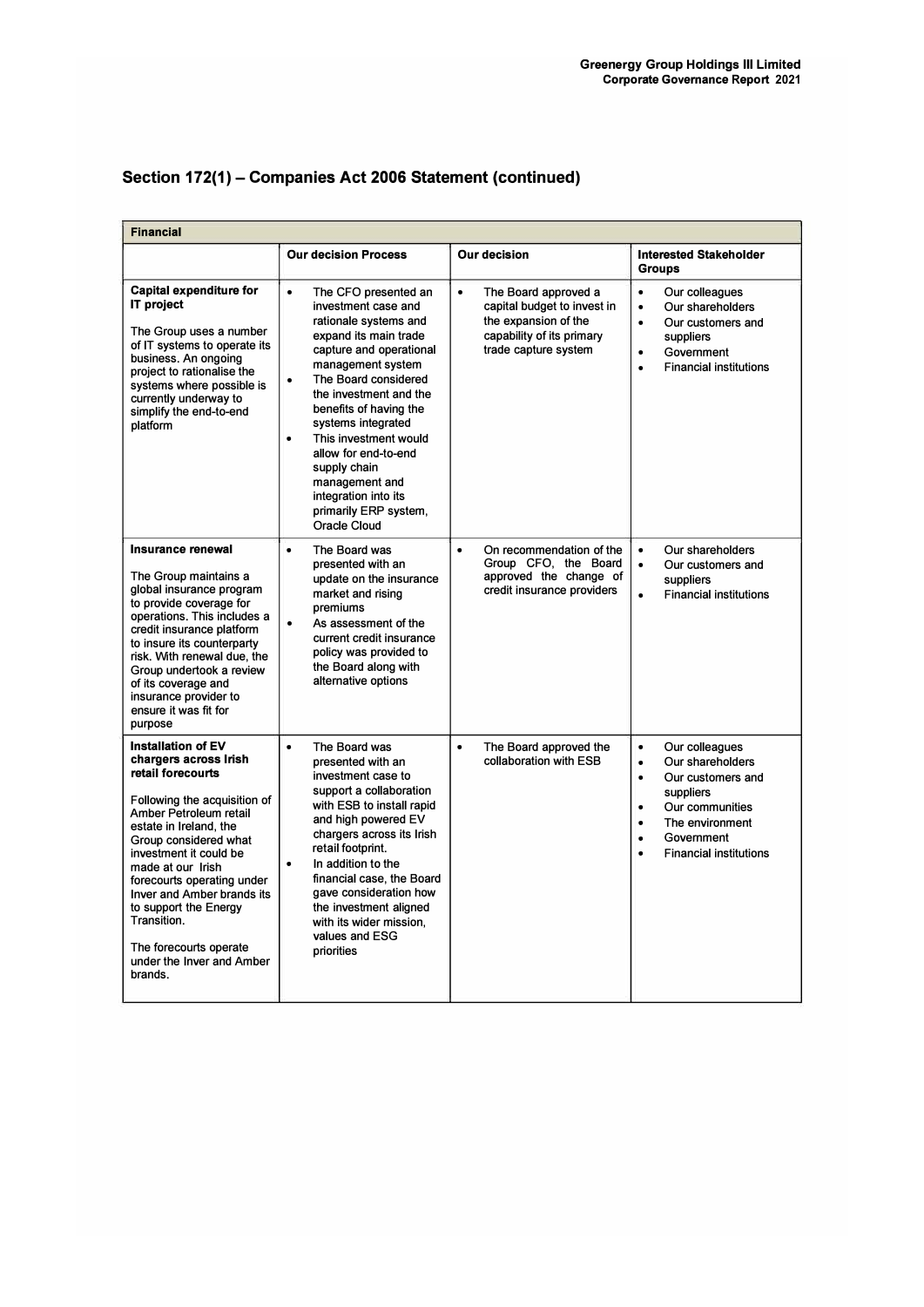| <b>Strategic Priorities</b>                                                                                                                                                                                                                                       |                                                                                                                                                                                                                                                                                                                                                                                                                                                                                                                                                      |                                                                                                                                                                                                                                                                                          |                                                                                                                                                                                                                                                      |  |
|-------------------------------------------------------------------------------------------------------------------------------------------------------------------------------------------------------------------------------------------------------------------|------------------------------------------------------------------------------------------------------------------------------------------------------------------------------------------------------------------------------------------------------------------------------------------------------------------------------------------------------------------------------------------------------------------------------------------------------------------------------------------------------------------------------------------------------|------------------------------------------------------------------------------------------------------------------------------------------------------------------------------------------------------------------------------------------------------------------------------------------|------------------------------------------------------------------------------------------------------------------------------------------------------------------------------------------------------------------------------------------------------|--|
|                                                                                                                                                                                                                                                                   | <b>Our decision Process</b>                                                                                                                                                                                                                                                                                                                                                                                                                                                                                                                          | Our decision                                                                                                                                                                                                                                                                             | <b>Interested Stakeholder</b><br><b>Groups</b>                                                                                                                                                                                                       |  |
| <b>Production of advanced</b><br>biofuels from municipal<br>waste<br>Supporting our priority of<br>developing new forms of<br>renewable liquid fuels, the<br>Group regularly review<br>opportunities for advanced<br>biofuels.                                    | The board reviewed the<br>$\bullet$<br>investment case for the<br>project<br>Several executive and<br>$\bullet$<br>non-executive Board<br>members visited the joint<br>venture partners pilot site<br>The Board assessed<br>$\bullet$<br>both the financial and<br>non-financial implications<br>of the project<br>The Board gave<br>$\bullet$<br>consideration to the<br>evolving legislative<br>environment and the<br>ability of this project to<br>help reduce carbon<br>emissions through the<br>production of lower<br>carbon renewable fuels. | The Board has agreed to<br>$\bullet$<br>invest in a project to<br>produce advanced<br>biofuels from municipal<br>waste in the UK.<br>proceeding with<br>committing resources<br>and capital to invest in<br>the Front-End<br><b>Engineering Design</b><br>(FEED) phase of the<br>project | Our colleagues<br>$\bullet$<br>Our shareholders<br>$\bullet$<br>Our customers and<br>$\bullet$<br>suppliers<br>Our communities<br>$\bullet$<br>The environment<br>$\bullet$<br>Government<br>$\bullet$<br><b>Financial institutions</b><br>$\bullet$ |  |
| <b>Approval of statutory</b><br>accounts<br>The Group prepares<br>statutory financial reports<br>which are not only a legal<br>requirement but are used<br>by our stakeholders to<br>understand the financial<br>performance and decisions<br>taken by the Group. | The final statutory<br>$\bullet$<br>accounts and any<br>adjusting items are<br>presented to the Audit<br>Committee.<br>The audit committee<br>$\bullet$<br>reviews these and once<br>satisfied, recommends to<br>the Board to approve the<br>statutory accounts.                                                                                                                                                                                                                                                                                     | On the recommendation<br>$\bullet$<br>of the Audit Committee,<br>the Board approved the<br>statutory accounts and<br>authorised them for<br>issue.                                                                                                                                       | Shareholders<br>$\bullet$<br><b>Financial Institutions</b><br>$\bullet$<br>Our customers and<br>$\bullet$<br>suppliers                                                                                                                               |  |